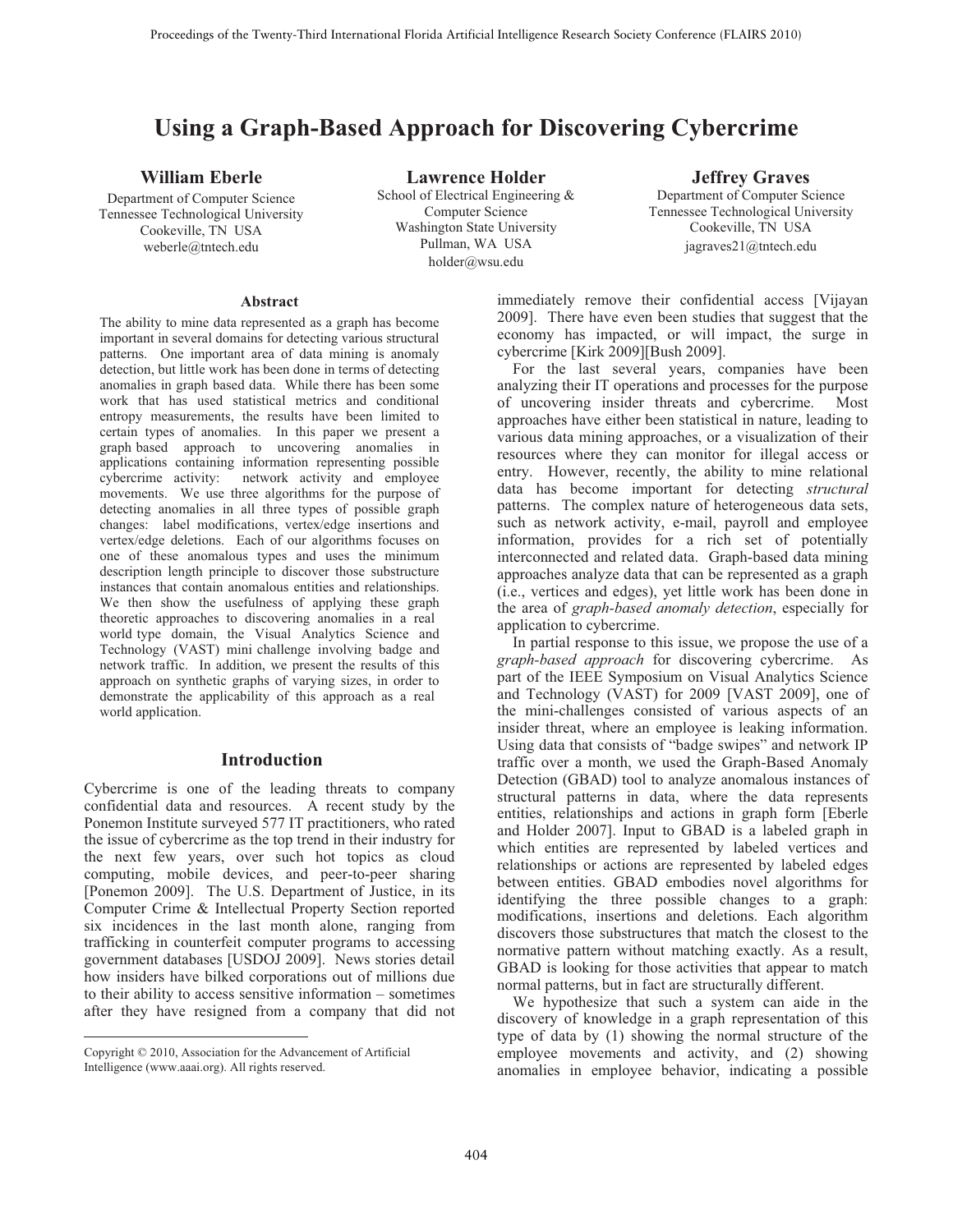insider threat. In addition, while previous work with graph-based approaches have demonstrated mixed results when it comes to performance, we will show that GBAD's performance on these graphs, as well as synthetic graphs of similar size and complexity, can provide reasonable response times for real-world analysis.

### **Related Work**

The ability to mine relational data has become important in several domains for detecting various structural patterns. One important area of data mining is anomaly detection. The ability to mine data for nefarious behavior is difficult due to the *mimicry* of the perpetrator. If a person or entity is attempting to commit fraud or participate in some sort of illegal activity, they will attempt to convey their actions as close to legitimate actions as possible. For instance, the United Nations Office on Drugs and Crime states the first fundamental law of money laundering as "The more successful money-laundering apparatus is in imitating the patterns and behavior of legitimate transactions, the less the likelihood of it being exposed" [Hampton and Levi 1999].

Recently there has been an impetus towards analyzing relational data using graph theoretic methods [Holder and Cook 2007]. Not to be confused with the mechanisms for analyzing "spatial" data, graph-based data mining approaches analyze data that can be represented as a graph (i.e., vertices and edges). While most graph-based data mining research has dealt with intrusion detection [Staniford-Chen 1996], there has been some research in the area of graph-based anomaly detection. In Priebe et al's work, they used what are called "scan statistics" on a graph of the e-mail data that is represented as a time series [Priebe et al 2005]. While their approach detects statistically significant events (excessive activity), without further analysis, they are unable to determine whether the events are relevant (like insider trading). Martin et al. examined what they called "behavioral features" of a particular user's network traffic in order to discover abnormal activity [Martin et al 2005]. Through various clustering approaches, and comparisons to methods such as Support Vector Machines and Naives Bayes Classification, they group sets of users into single behavioral models. Diesner et al. applied various network analytic techniques in their exploration of the structural properties of the Enron network. They used various graph structural metrics, such as betweenness centrality, eigenvectors and total degree in order to identify key players across time [Diesner and Carley 2005]. In 2007, Kurucz et al. used hierarchical spectral clustering to evaluate weighted call graphs [Kurcz 2007]. They analyzed several heuristic approaches using phone calls made over an eight-month period. However, their purpose was not to expose anomalies in phone traffic, but instead to address the issues associated with processing large graphs. In Swayne et al's work, they used graph techniques to explore AT&T phone records [Swayne et al

2003]. While their approach was able to provide for the analysis of phone traffic, it was entirely based upon a graph-visualization, rather than any graph theoretic approaches. In fact, when it comes to generating graphs of information, much research has dealt with only the visual aspects of what is represented, rather than the structural aspects of the graphs themselves

The advantage of graph-based anomaly detection is that the relationships between elements can be analyzed, as opposed to just the data values themselves, for structural oddities in what could be a complex, rich set of information.

# **Graph-Based Anomaly Detection Approaches**

The idea behind the approach used in this work is to find anomalies in graph-based data where the anomalous substructure in a graph is part of, attached to, or missing from a *normative substructure*.

**Definition**: *A graph substructure S' is anomalous if it is not isomorphic to the graph's normative substructure S, but is isomorphic to S within X%.*

*X* signifies the percentage of vertices and edges that would need to be changed in order for *S'* to be isomorphic to *S*.

GBAD (Graph-based Anomaly Detection) is an *unsupervised* approach, based upon the SUBDUE graphbased knowledge discovery method [Cook and Holder 1994]. Using a greedy beam search and Minimum Description Length (MDL) heuristic [Rissanen 1989], each of the three anomaly detection algorithms in GBAD uses SUBDUE to find the best substructure, or normative pattern, in an input graph. In our implementation, the MDL approach is used to determine the best substructure(s) as the one that minimizes the following:

$$
M(S, G) = DL(G | S) + DL(S)
$$

where *G* is the entire graph, *S* is the substructure, *DL(G|S)* is the description length of *G* after compressing it using *S*, and *DL(S)* is the description length of the substructure.

There are three general *categories of anomalies*: insertions, modifications and deletions. Insertions would constitute the presence of an unexpected vertex or edge. Modifications would consist of an unexpected label on a vertex or edge. Deletions would constitute the unexpected absence of a vertex or edge. We have developed three separate algorithms: GBAD-MDL, GBAD-P and GBAD-MPS. Each of these approaches is intended to discover one of the corresponding possible graph-based anomaly categories as set forth earlier. The reader should refer to [Eberle and Holder 2007] for a more detailed description of the actual algorithms.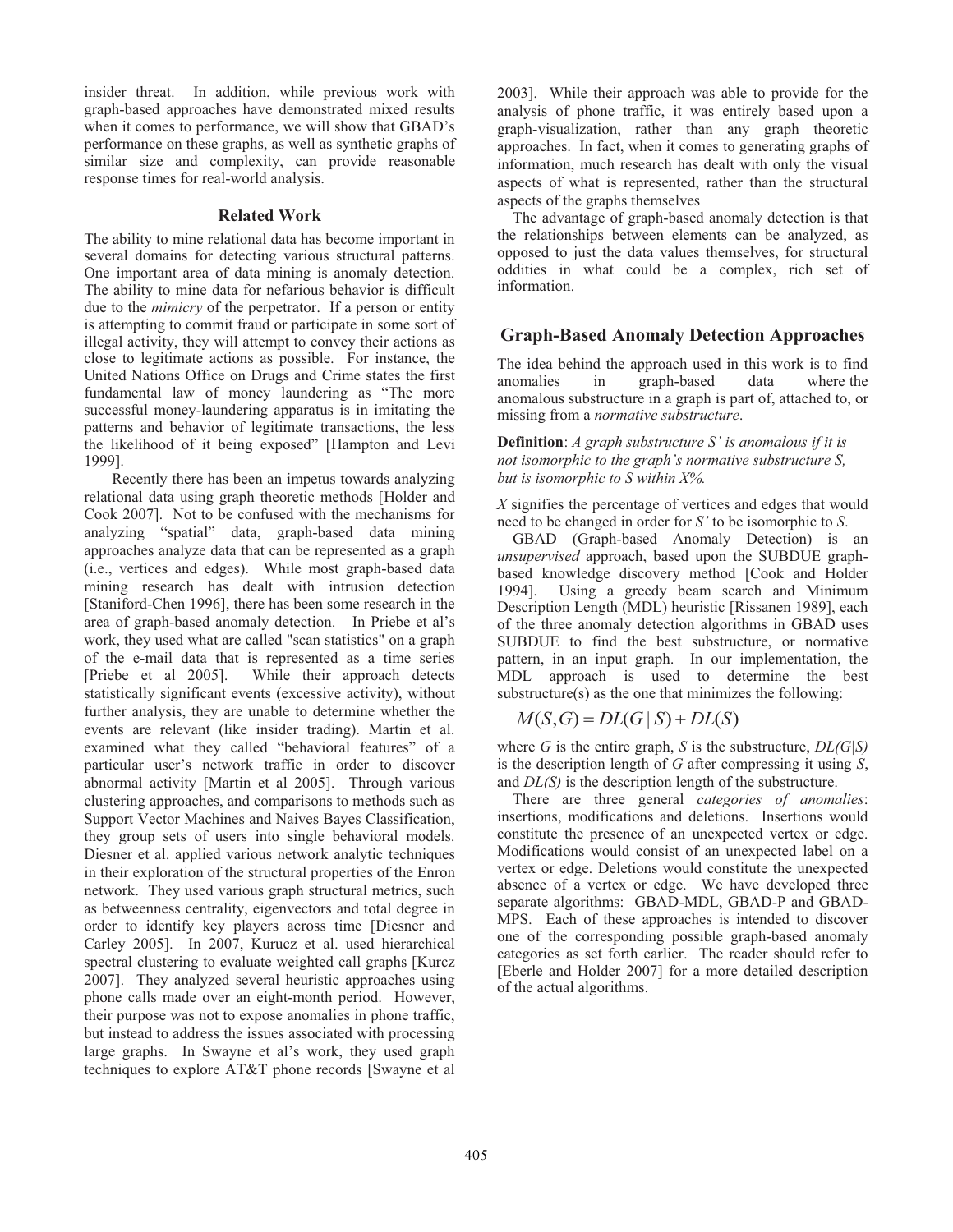# **Cybercrime Scenario**

One particular example of cybercrime is the leaking of information by employees with access to confidential and sensitive information. As part of the IEEE Symposium on Visual Analytics Science and Technology (VAST) for 2009, three mini-challenges and one grand challenge were posted as part of their annual contest. Each of the minichallenges consists of various aspects of a fictional insider threat, based upon the leaking of information. The goal of these challenges is to allow contestants to apply various visual analysis techniques so as to discover the spy and their associated actions.

While our GBAD approaches are not "visually based", we chose to apply our algorithms to the mini-challenge that consists of badge and network IP traffic. The proxy data set is comprised of employee "badge swipes" during the month of January in 2008, and the IP log consists of all network activity to and from the facility. One of the goals of this mini-challenge was to determine what computers the "spy" used to send the sensitive information.

#### **Discovering Cybercrime**

We can separate the cybercrime discovery process into three separate tasks:

- 1. Discover the anomalous network activity,
- 2. Create *targeted* graphs for just those days and people that might be involved in the anomalous activity, and
- 3. Use GBAD to discover what employees participate in anomalous activity.

#### **Discovering Unusual Activity**

The first stage of this process is to discover the network activity that is unusual – or the source of illegal transmissions. Rather than apply a graph-based approach to the discovery of what would be numerical/statistical anomalies (i.e., non-structural anomalies), we can do a simple analysis of the actual records. Sorting the IP logs by packet size, one discovers that the top five transmissions by packet size are all to the same destination IP, 100.59.151.133 on port 8080:

| $\cdots$ |                                                                   |  |          |        |
|----------|-------------------------------------------------------------------|--|----------|--------|
|          | Synthetic Data 37.170.100.31 2008-01-15T17:03 100.59.151.133 8080 |  | 9513313  | 14324  |
|          | Synthetic Data 37.170.100.20 2008-01-24T17:07 100.59.151.133 8080 |  | 9732417  | 42347  |
|          | Synthetic Data 37.170.100.13 2008-01-22T08:50 100.59.151.133 8080 |  | 9984318  | 42231  |
|          | Synthetic Data 37.170.100.56 2008-01-29T15:41 100.59.151.133 8080 |  | 10024754 | 29565  |
|          | Synthetic Data 37.170.100.8 2008-01-31T16:02 100.59.151.133 8080  |  | 13687307 | 485421 |

In the IP log file, the first column is the type of data, the second column is the source IP, the third column is the date and time, the fourth column is the destination IP, the fifth column is the destination port, the sixth column is the size of the transmission packet, and the last column is the size of the response record. In fact, 17 of the 32 highesttransmission records have this same destination IP - clearly an unusual volume of traffic to a single, external destination.

In addition, with our graph-based approach, we can *verify* the anomalousness of the traffic based upon the relationship of the activity within the graph. For example, knowing that employee 31's computer is one of the computers that sent the supposedly illegal transmissions (see the top record above), we can analyze the subgraph of that employee's activity on that day. Figure 1 is a partial graphical representation of that subgraph.



**Figure 1. Example movement and activity.** 

Notice that there is a transmission (sends->network) when the location is "classified" – which is not possible because the employee's computer is not in the classified area. This type of *structural* anomaly supports the claim that unusual network activity occurred from this computer (on this day).

#### **Targeting Access to Computers**

In order to discover an insider committing this form of cybercrime, we make two assumptions:

- 1. The insider never uses their own computer (for fear of their actions being traced back to them), and
- 2. The insider only uses someone else's computer when they are in the classified area (as that is the only time we know that they are not in their office).

Using these two assumptions, we can then focus on the generation of graphs that (1) exclude people whose computer was compromised from being considered as suspects, and (2) reduce the graph search space to only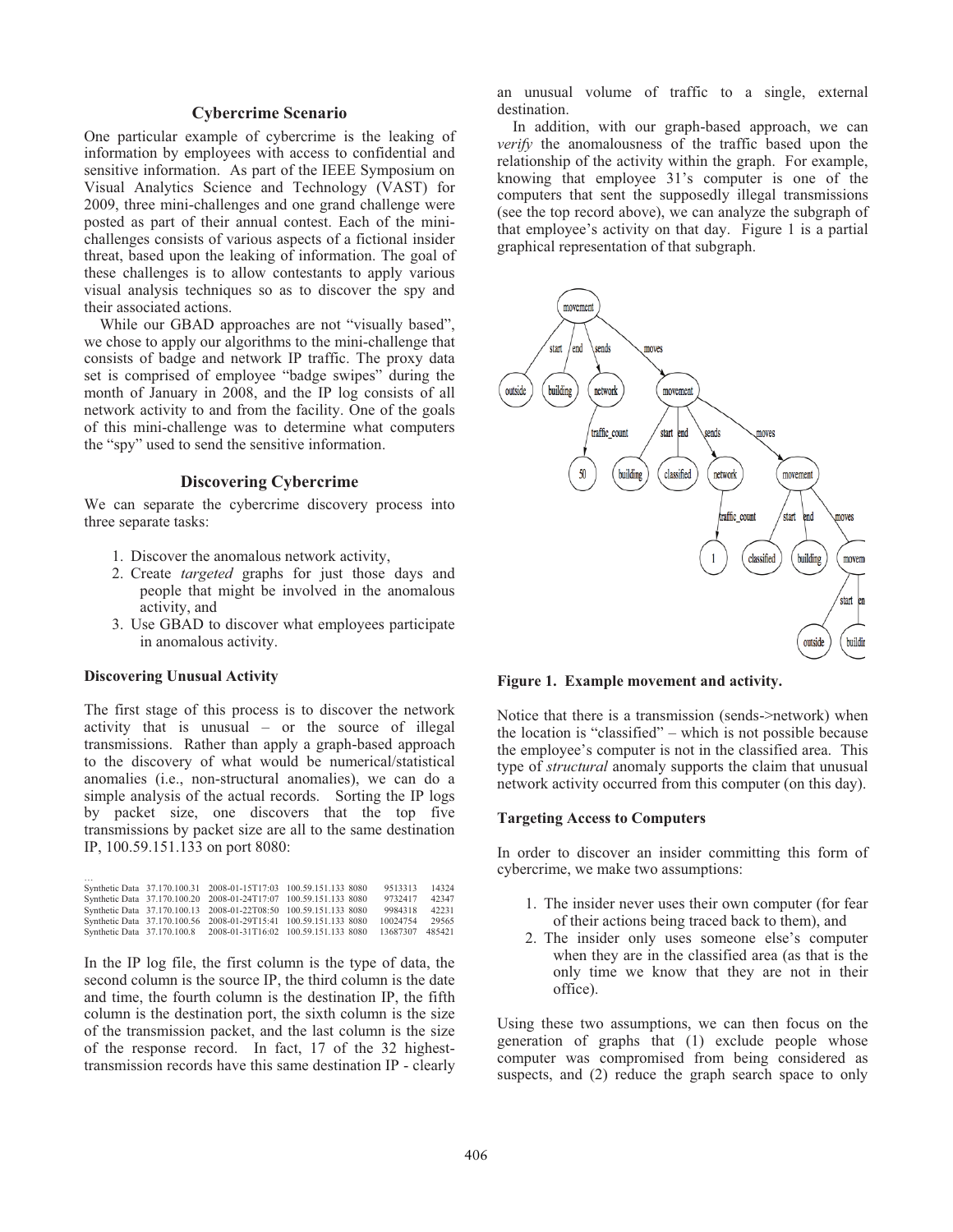those days where the illicit transmissions took place. In this data set, 10 employees are removed from being considered as suspects, and only the activity of other employees during the anomalous network activity are represented in the graph. This will enable us to analyze abnormal structure in the graph during the times of the crimes.

So first we create graphs consisting of subgraphs that represent employee movements for *each* targeted day (i.e., the days when the illicit transmissions took place), as well as graphs that represent the movements for each employee over *all* of the targeted days. Each subgraph will contain a "backbone" of movement vertices. Attached to the movement vertices will be two vertices representing where the person was before entering the current location and the current location (i.e., outside, building, classified). The edges will be labeled start and end, respectively. Then, if network traffic is sent before the person moves again, a network vertex will be created and linked to the movement vertex via a sends edge. The network vertex will also be linked to a vertex with a numerical label, representing how many messages are sent before the next movement occurs. The result is a graph topological representation as shown in Figure 2.



**Figure 2. Graph representation.**

In the partial example shown in Figure 3, visualized using the GraphViz tool [www.graphviz.org], a person enters from the outside, transfers some data across the network, and then moves into the classified area.



**Figure 3. Example movement and activity.** 

A graph input file for GBAD is an ASCII text file that defines the vertices using sequential numbering and the edges using numbered vertices. We created a tool to process the comma-delimited proxy log and IP log files and output a graph file for use with GBAD. Once the graph files are created, GBAD can then be used to obtain (1) the normative pattern discovered in the specified graph input file and (2) the top-N most anomalous patterns.

Using this graph representation, Figure 4 shows a visualization of a normative pattern.



**Figure 4. Normative pattern.** 

After uncovering the normative pattern, GBAD can then use its three algorithms to discover all of the possible structural changes that can exist in a graph (i.e., modification, deletions, and insertions).

The VAST data set consists of the activities of 60 employees at an embassy over the month of January in 2008. As stated earlier, there are 17 transmissions to the suspect IP. Based upon our first assumption, we can remove 10 employees from the list of suspects (some employees were compromised more than once). We can also reduce our data set down to just the days where the anomalous transmissions took place, which consists of 8 of the 31 available days worth of information. This subset of the data is then the baseline for our GBAD analysis.

#### **Discovering the Suspicious Employee**

Using these targeted graphs (8 day graphs and 50 people graphs), we ran the GBAD algorithms using default parameter settings, where it would report only the most anomalous instances, rather than the top-K instances. On the graphs that represent individual people and their movements and network activities across all targeted days, the GBAD-MDL algorithm discovers 12 employees as having anomalous movements and activities, and the GBAD-MPS algorithm reports 8 employees as anomalous. On the graphs that represent all movements and activities for each targeted day, GBAD-MDL reports 6 employees as anomalous while GBAD-MPS reports 2 employees. However, there is an interesting commonality across all four experiments. If you take the overlap (intersection) between them, in other words which employees are reported in ALL of the experiments, one discovers that there are only 2 employees that are very suspicious: employee 49 and employee 30.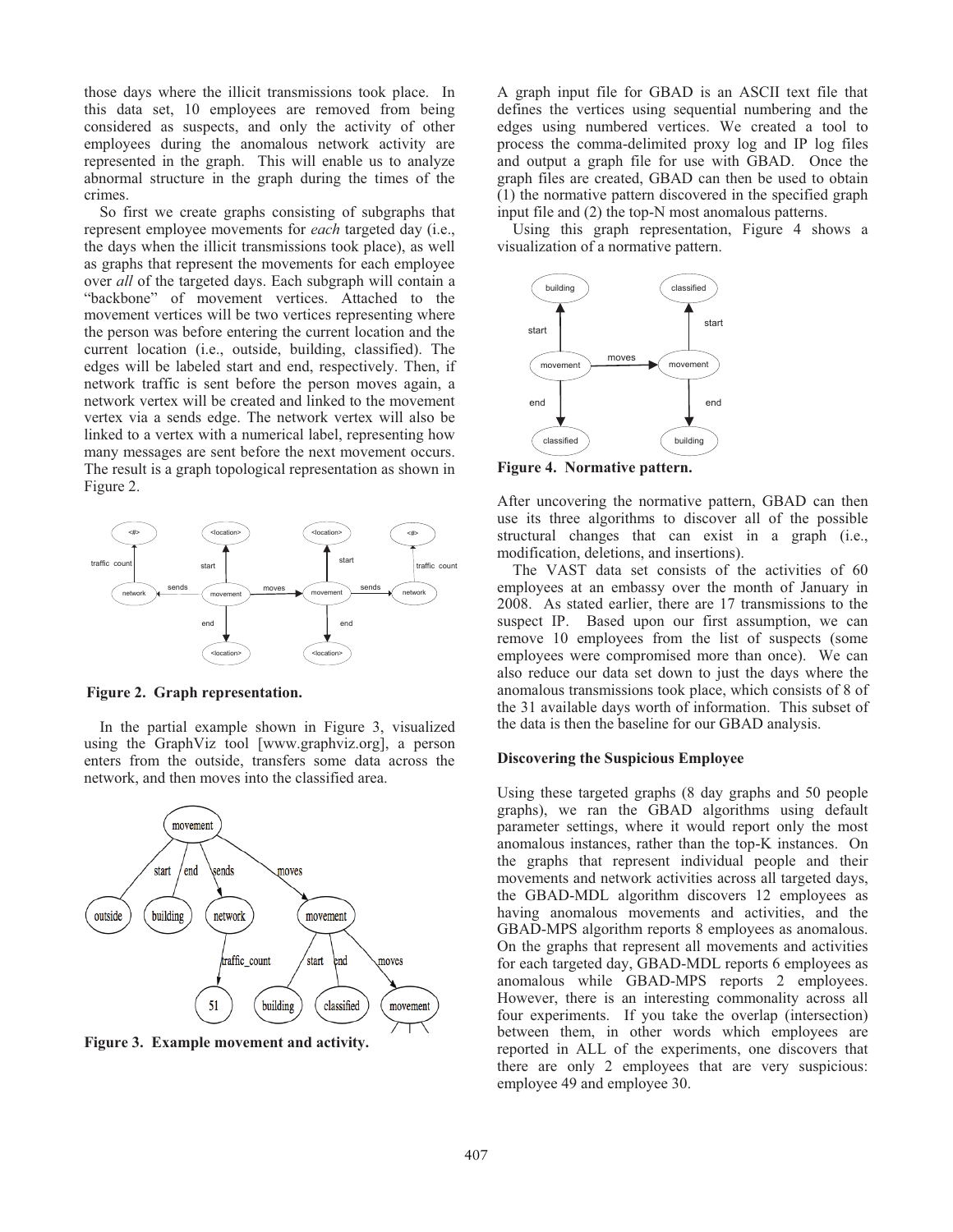We can further distinguish a difference between these two employees by analyzing the graphs and GBAD results. From the GBAD results, employee 30 is reported as the most anomalous (score-wise) on 6 of the 8 days, with employee 49 being the most anomalous on the other 2. Also, employee 30 is the only employee with the structural anomaly shown in Figure 5.

In Figure 5 (for space reasons, only the part of the graph necessary for this observation is shown), one will notice that the employee initially moves from the outside into the building. However, their next move is from the classified area into the building –



**Figure 5. Anomalous structure.**

with no movement into the classified area before that. This is called "piggybacking", where an employee does not use their badge, but instead follows on the heels of another employee. Employee 30 is not only the only employee to piggyback into the classified area, but they do it several times. Perhaps their intent is to gather classified information without a trace of ever entering the area. Unfortunately (for them), they had to badge-out of the area – resulting in a structural anomaly in their movement.

It should also be noted that the GBAD-P algorithm does not report any significant movement or activities as anomalous, but does report the differences in network packet sizes. In addition, it is interesting to note that all of the anomalous activity takes place on Tuesdays or Thursdays. Perhaps some future work in anomaly detection could be the detection of structural patterns in the anomalies themselves.

## **Performance**

Of course, the ability to discover anomalies is critical to the success of any anomaly detection system. However, in order to be useful as a real-world application, the performance of the algorithms must be viable for real-time analysis.

For the VAST data set presented in this paper, the average time for GBAD runs on the graphs representing all employee movements for a single day (~3,500 vertices and edges) is 1.07 seconds, with a maximum time of 1.91

seconds. The average time for runs on the graphs representing each employee's movements over all of the targeted days (~600 vertices and edges) is 0.06 seconds, with a maximum time of 0.12 seconds.

We also looked at the running times of the GBAD approach on the complete VAST data set, where the data was not reduced to a targeted set of individuals or days. The average running time for GBAD on a single graph representing the movements of all 60 employees over all 31 days was 443.44 seconds. This single graph consists of  $\sim$ 40,000 vertices and  $\sim$ 38,000 edges.

In this domain, the graphs are relatively sparse, as evident by the number of the edges versus the number of vertices, with a tree-like topology. So, to further analyze the performance of GBAD on various graph sizes, we generated various synthetic, sparse graphs with random anomalies created. Figure 6 shows the performance of GBAD on our synthetic experiments as a linear log-log plot.



**Figure 6. GBAD running times on synthetic graphs.**

These results show that the running time is polynomial to the size of the graph – an acceptable performance for an application that needs results in a timely manner.

#### **Conclusions and Future Work**

Using a graph-based approach, we have been able to successfully discover anomalies in graphs that represent cybercrime. In addition, the performance of GBAD on an example domain, as well as graphs of varying sizes, indicates that such an approach can be used in real-world situations. Some future directions that we are exploring include the incorporation of traditional data mining approaches as additional quantifiers to determining anomalousness, as well as applying graph-theoretic algorithms to dynamic graphs that change over time. Using tools that can simulate network activity and personnel actions and movements, such as the OMNeT++ simulator [OMNeT], we can create limitless numbers and varieties of simulations modeling cybercrime. These can then be used to evaluate GBAD both systematically and on